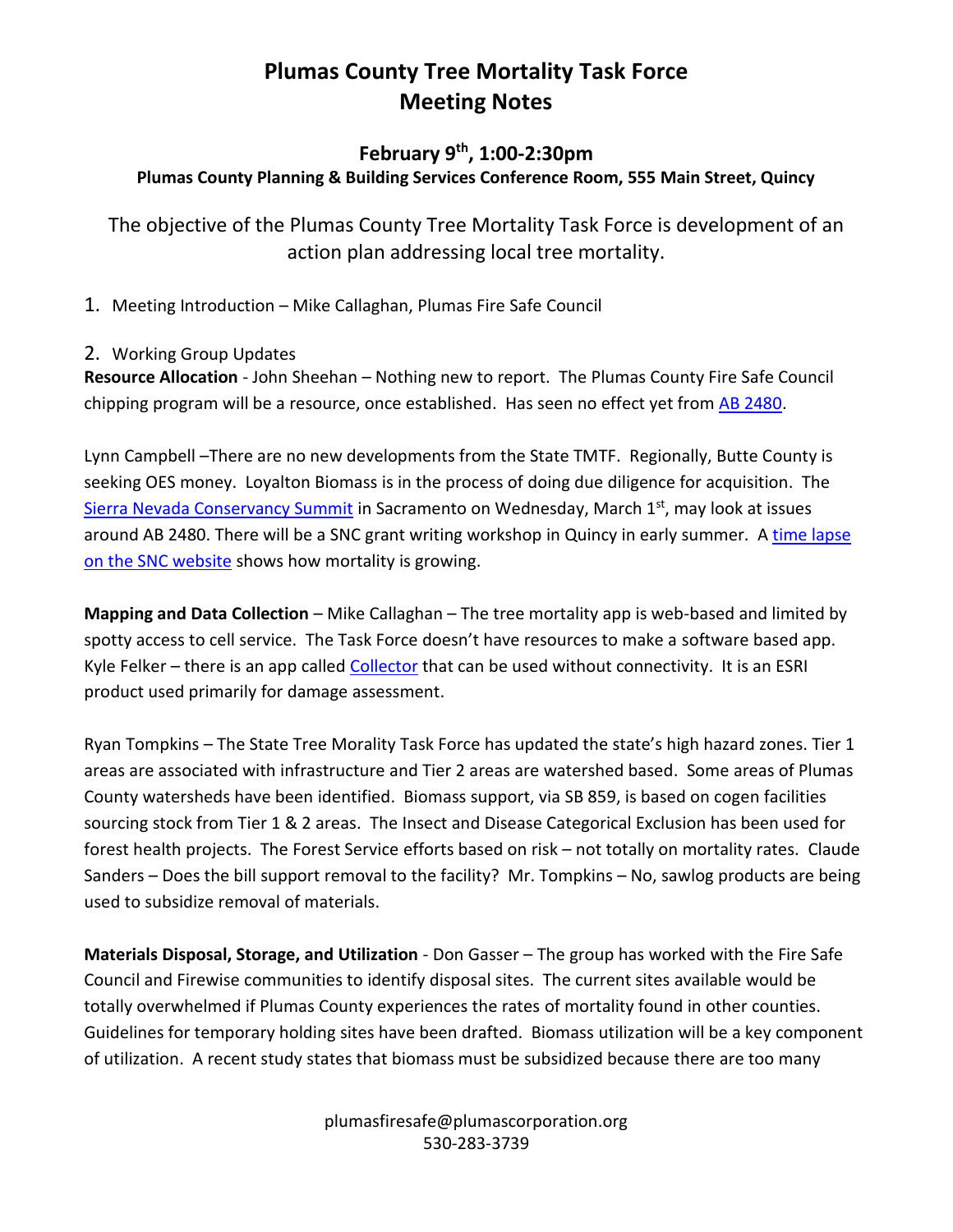hurdles to operation. We will not be able to act quickly enough should we have a large mortality event.

Danny Cluck – If we have a significant tree mortality event, there will be a lot of merchantable saw logs. Plumas County has some capacity for that. Mr. Gasser – The mills are nearly at capacity and it will be low value lumber that won't pay to get itself to the mill. Steve DeBonis – In a mortality event, SPI will take logs off of their own land first.

**Permits and Regulations** – Chuck Bowman – The established rules aren't going to change. The CAL FIRE exemptions that have been added are on the RPF/LTO list issued in November.

**Public Outreach and Information** – Sue McCourt – Key contact and social media outlet lists have been created. Contact information for faith groups is needed. A distribution plan is the next step. The group will refer to the online list of Plumas County events for venues we can tap into for distributing information. The group has identified the handouts we will be using. Tree mortality information will be included in the Fire Safe Council's "Living with Fire" tabloid.

#### 3. Public Outreach Website Review – Sue McCourt

The Plumas County TMTF website is housed on the county site under the Office of Emergency Services – where evacuation maps and other resources can be [found.](http://plumascounty.us/index.aspx?nid=2484)

The front page provides contacts and links to various resources - content approved.

The bark beetle information page contains pictures, informational documents, and a link to the CAL FIRE bark beetle campaign. Danny Cluck – The photos are specific to Ponderosa and Jeffery Pine. The page lacks information for signs of attack in other species. It is fine as is, as long as it's made clear that other information should be used for a more comprehensive understanding.

The State and local task force information page contains notes about actions taken. John Sheehan – The IAP should be included on FSC and TMTF webpage.

4. 2016 Tree Mortality: Aerial Detection Survey Results for Northeastern California – Danny Cluck At the tree mortality informational meeting in August, mortality was reported, but it was before the results of the 2016 flights were known. The 2016 survey report includes a graph that tracks mortality and the Palmer Hydrologic Drought Index (PHDI) since 2000. Mortality follows dips in the PHDI. By the end of 2017, the PHDI should be positive. As a result, tree mortality will decrease. However, beetle killed trees will continue to present themselves throughout the summer due to the lag time between beetle attack and mortality. Additional mortality is guaranteed.

Farther north there is more white fir, and higher levels of mortality. Jeffery Pine beetle outbreaks have been prevalent in the past, but have not been notable during this drought.

A "tree" is counted during the aerial flights if it can be seen from an airplane. Counts are an estimate.

plumasfiresafe@plumascorporation.org 530-283-3739